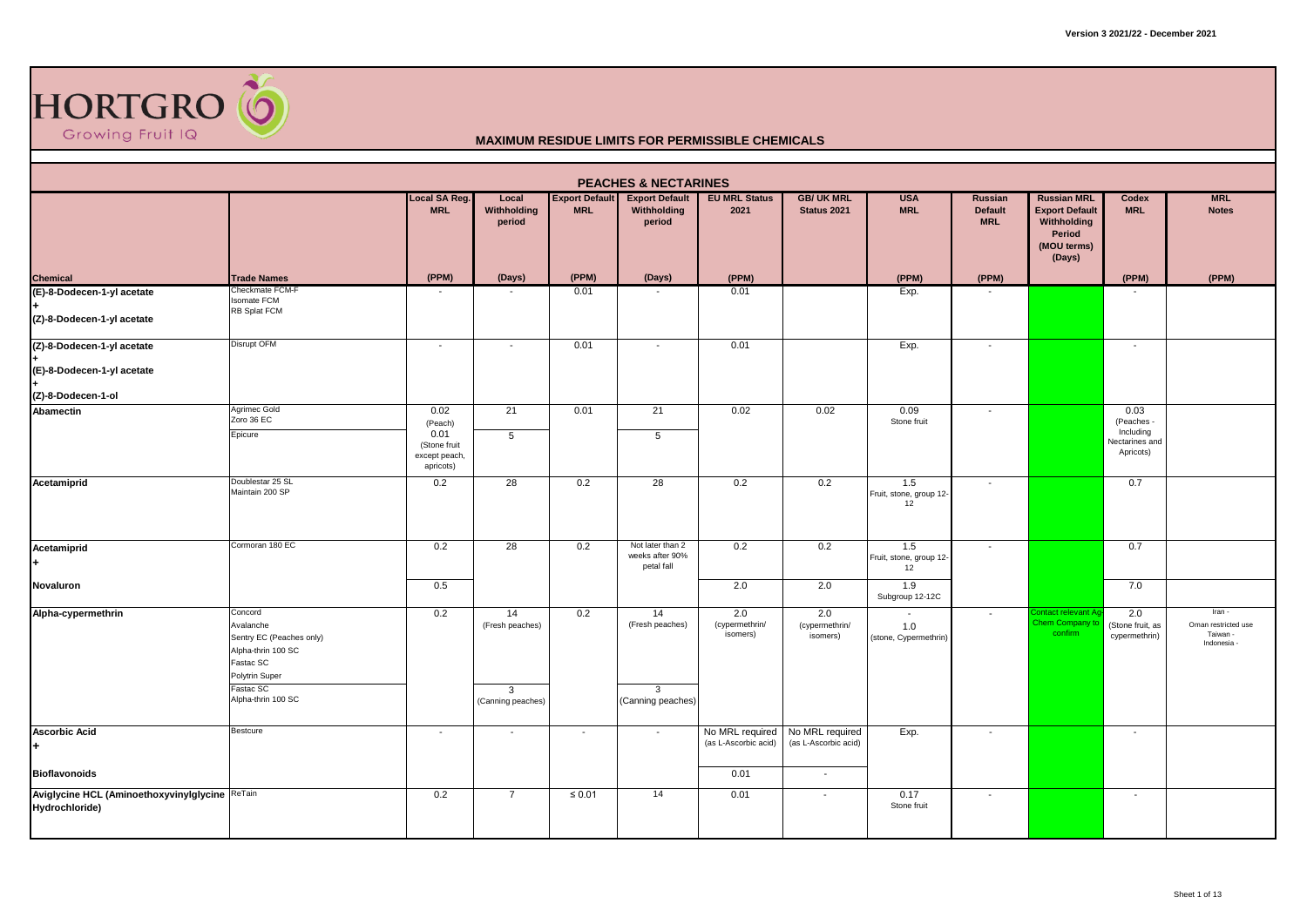

|                                                                              |                                                                                             |                             |                                |                                     | <b>PEACHES &amp; NECTARINES</b>                |                                                              |                                       |                                                                                                 |                                                |                                                                                               |                                          |                                                                                                                                                                      |
|------------------------------------------------------------------------------|---------------------------------------------------------------------------------------------|-----------------------------|--------------------------------|-------------------------------------|------------------------------------------------|--------------------------------------------------------------|---------------------------------------|-------------------------------------------------------------------------------------------------|------------------------------------------------|-----------------------------------------------------------------------------------------------|------------------------------------------|----------------------------------------------------------------------------------------------------------------------------------------------------------------------|
|                                                                              |                                                                                             | Local SA Reg.<br><b>MRL</b> | Local<br>Withholding<br>period | <b>Export Default</b><br><b>MRL</b> | <b>Export Default</b><br>Withholding<br>period | <b>EU MRL Status</b><br>2021                                 | <b>GB/ UK MRL</b><br>Status 2021      | <b>USA</b><br><b>MRL</b>                                                                        | <b>Russian</b><br><b>Default</b><br><b>MRL</b> | <b>Russian MRL</b><br><b>Export Default</b><br>Withholding<br>Period<br>(MOU terms)<br>(Days) | Codex<br><b>MRL</b>                      | <b>MRL</b><br><b>Notes</b>                                                                                                                                           |
| Chemical                                                                     | <b>Trade Names</b>                                                                          | (PPM)                       | (Days)                         | (PPM)                               | (Days)                                         | (PPM)                                                        |                                       | (PPM)                                                                                           | (PPM)                                          |                                                                                               | (PPM)                                    | (PPM)                                                                                                                                                                |
| Azoxystrobin                                                                 | Ortiva<br>Obstructo 250 SC                                                                  | 2.0                         | -1                             | 2.0                                 | -1                                             | 2.0                                                          | 2.0                                   | 2.0<br>Stone fruit                                                                              | 2.0<br>Stone type fruits                       |                                                                                               | 2.0<br>(Stone fruit)                     | Taiwan 1.0                                                                                                                                                           |
| <b>Bacillus Thuringiensis</b>                                                | DiPel DF                                                                                    | $\sim$                      | $\sim$                         | $\sim$                              | $\overline{\phantom{a}}$                       | 0.01                                                         | $\blacksquare$                        | Exp.                                                                                            | RNR (Exp.)                                     |                                                                                               | $\sim$                                   |                                                                                                                                                                      |
| Beauveria bassiana                                                           | Broadband<br>Eco-Bb                                                                         | $\overline{\phantom{a}}$    | $\overline{\phantom{a}}$       | $\sim$                              | $\overline{\phantom{a}}$                       | 0.01                                                         | No MRL required                       | Exp.                                                                                            | RNR (Exp.)                                     |                                                                                               | $\overline{\phantom{a}}$                 |                                                                                                                                                                      |
| Benomyl                                                                      | Benomyl 500 WP<br>Benomyl<br>Demeter (peaches only)<br>Farmag Benomly 500 WP (Peaches only) | 3.0                         | $\overline{7}$                 | 0.2                                 | Do not use after<br>flowering                  | 0.2                                                          | 0.2                                   | $\blacksquare$                                                                                  | 0.075<br>Stonefruit                            | Not after flowering                                                                           | 2.0<br>(as<br>carbendazim)               | Oman prohibited use<br>Taiwan 0.01                                                                                                                                   |
| Beta-cypermethrin                                                            | Akito                                                                                       | 0.2                         | 14                             | 0.2                                 | 14                                             | 2.0<br>(cypermethrin/<br>isomers)                            | 2.0<br>(cypermethrin/<br>isomers)     | $\sim$<br>1.0<br>(stone, Cypermethrin)                                                          | 2.0<br>Stonefruit                              |                                                                                               | 2.0<br>(stone fruit, as<br>cypermethrin) | Oman restricted use                                                                                                                                                  |
| <b>Bollworm Nucleopolyhedrovirus</b>                                         | <b>Bolldex</b><br>Graboll<br>Helicovir                                                      | $\sim$                      | $\mathbf 0$                    | $\sim$                              | $\mathbf 0$                                    | No MRL required                                              | No MRL required                       | Exp.                                                                                            | $\sim$                                         |                                                                                               | $\sim$                                   |                                                                                                                                                                      |
| <b>Botanical extracts</b><br>(Natural pyrethrin; Garlic extract; Canola oil) | Kannar KangroShield 100                                                                     | 0.05                        | 2                              | 0.01                                | 2                                              | Pyrethrin 1.0<br>Garlic extract - [No<br>MRL required (Annex | Pyrethrin 1.0<br>Garlic extract - [No | Peach Pyrethrin -<br>Applied to growing<br>crops Exp./                                          | $\overline{\phantom{a}}$                       |                                                                                               | $\overline{\phantom{a}}$                 |                                                                                                                                                                      |
|                                                                              | Kannar Pygar 932                                                                            |                             | -1                             |                                     | $\overline{1}$                                 | $IV$ ]<br>Canola oil - No MRL<br>required                    | MRL required]<br>Canola oil -         | Postharvest<br>1.0<br>Nectarines Exp.<br>Garlic ex tract<br>Canola oil -                        |                                                |                                                                                               |                                          |                                                                                                                                                                      |
| <b>Botanical extracts</b><br>(Natural pyrethrin)                             | Xterminator                                                                                 | 1.0                         | $\overline{0}$                 | 1.0                                 | $\overline{0}$                                 | 1.0                                                          | 1.0                                   | Peach Pyrethrin -<br>Applied to growing<br>crops Exp./<br>Postharvest<br>1.0<br>Nectarines Exp. | $\overline{\phantom{a}}$                       |                                                                                               | $\sim$                                   | Hong Kong Nectarine -<br>India -<br>Indonesia -<br>Iran -<br>Malaysia 0.01<br>Mauritius -<br>Taiwan 0.3<br>Thailand -                                                |
| <b>Bupirimate</b>                                                            | Nimrod 250 EC<br>Veto EW<br>Nobel 250 EC                                                    | 0.5                         | 14                             | 0.3                                 | 28                                             | 0.3                                                          | 0.3                                   | $\overline{\phantom{a}}$                                                                        | $\overline{\phantom{a}}$                       | <b>Contact relevant Aq</b><br>Chem Company to<br>confirm                                      | $\sim$                                   | Canada (0.1)<br>Hong Kong -<br>India -<br>Indonesia -<br>Iran -<br>Malaysia (0.01)<br>Mauritius -<br>Saudi Arablia -<br>Singapore -<br>Switzerland 0.2<br>Thailand - |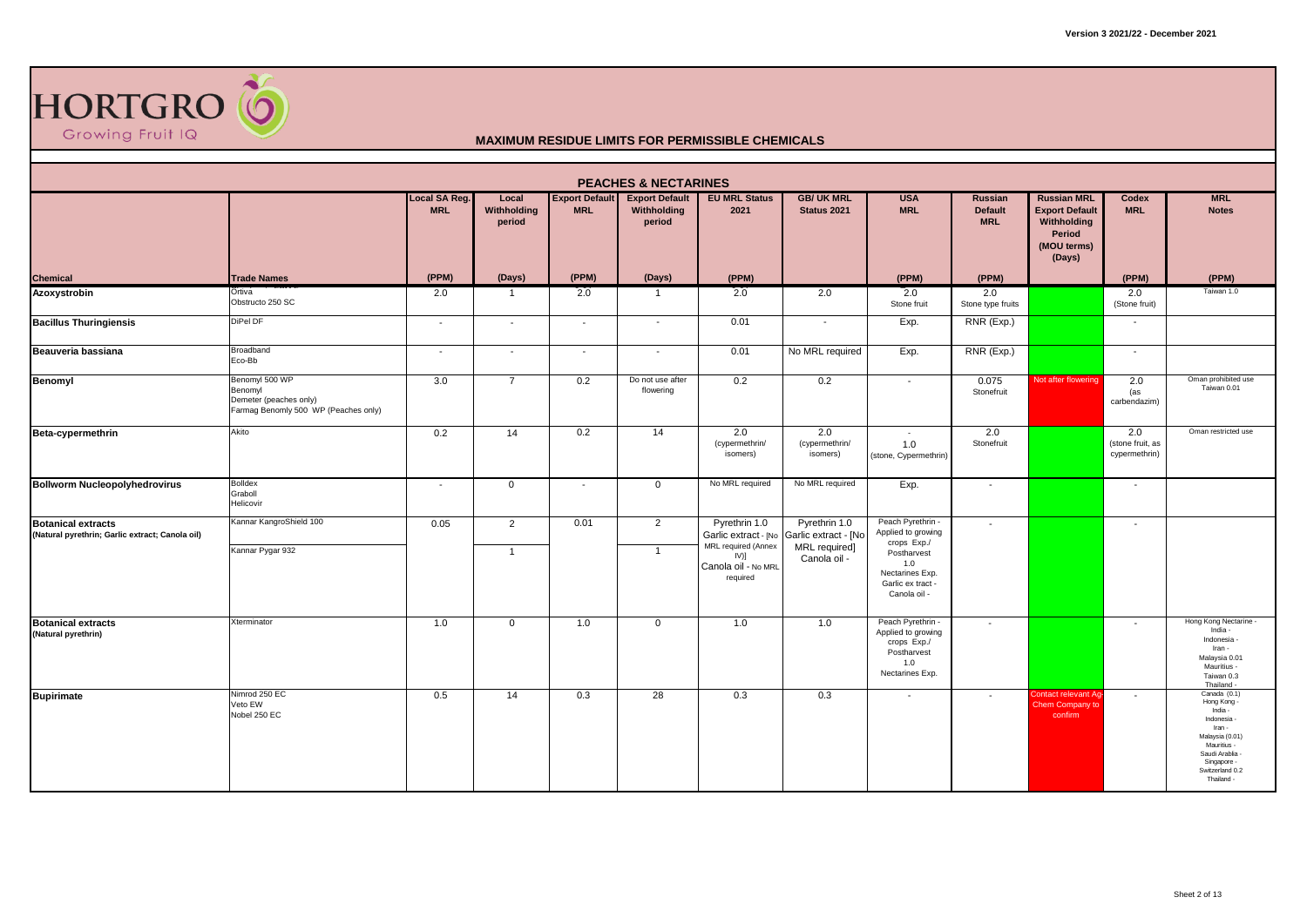

|                                                          |                                                                                                                                                     |                             |                                |                                     | <b>PEACHES &amp; NECTARINES</b>                    |                              |                                  |                                        |                                                |                                                                                               |                                                                 |                                                                                                                                                                                                   |
|----------------------------------------------------------|-----------------------------------------------------------------------------------------------------------------------------------------------------|-----------------------------|--------------------------------|-------------------------------------|----------------------------------------------------|------------------------------|----------------------------------|----------------------------------------|------------------------------------------------|-----------------------------------------------------------------------------------------------|-----------------------------------------------------------------|---------------------------------------------------------------------------------------------------------------------------------------------------------------------------------------------------|
|                                                          |                                                                                                                                                     | Local SA Reg.<br><b>MRL</b> | Local<br>Withholding<br>period | <b>Export Default</b><br><b>MRL</b> | <b>Export Default</b><br>Withholding<br>period     | <b>EU MRL Status</b><br>2021 | <b>GB/ UK MRL</b><br>Status 2021 | <b>USA</b><br><b>MRL</b>               | <b>Russian</b><br><b>Default</b><br><b>MRL</b> | <b>Russian MRL</b><br><b>Export Default</b><br>Withholding<br>Period<br>(MOU terms)<br>(Days) | Codex<br><b>MRL</b>                                             | <b>MRL</b><br><b>Notes</b>                                                                                                                                                                        |
| <b>Chemical</b>                                          | <b>Trade Names</b>                                                                                                                                  | (PPM)                       | (Days)                         | (PPM)                               | (Days)                                             | (PPM)                        |                                  | (PPM)                                  | (PPM)                                          |                                                                                               | (PPM)                                                           | (PPM)                                                                                                                                                                                             |
| <b>Cadusafos</b>                                         | Rugby 10 ME<br>Rugby 10 G<br>Rugby<br>Soccer 100 EW<br>Hockey 100 EW                                                                                | $\leq 0.01$                 | $\mathbf{0}$                   | $\leq 0.01$                         | $\mathbf{0}$                                       | 0.01                         | 0.01                             |                                        |                                                |                                                                                               |                                                                 | Oman restricted use                                                                                                                                                                               |
| Captab/ Captan                                           | Captab WP (Peaches only)<br>Thor 500 WP (peaches only)<br>Captan 800 WG<br>Sharda Captan 800 WG (peaches only)<br>MERPAN® 80 WDG                    | 15.0                        | 14                             | 6.0                                 | 35                                                 | 6.0                          | 6.0                              | 15.0<br>(Peach)<br>25.0<br>(Nectarine) | 25.0<br>Fruits, stone type                     |                                                                                               | 20.0<br>(Peach)<br>3.0<br>(Nectarine)                           | Canada 5.0<br>Hong Kong Nect. 3.0<br>Indonesia Nect. 3.0<br>[Malaysia Nect. 3.0]<br>[Mauritius Nect. 3.0]<br>Oman prohibited use<br>Saudi Arabia Nect. 3.0<br>Switzerland 4.0<br>Taiwan Nect. 3.0 |
| Chlorantraniliprole                                      | Altacor<br>Coragen                                                                                                                                  | 1.0                         | 14                             | 1.0                                 | 14                                                 | 1.0                          | 1.0                              | 2.5<br>Stone fruit                     | 1.0<br>Stonefruit                              |                                                                                               | 1.0<br>(Stone fruit)                                            |                                                                                                                                                                                                   |
| Chlorantraniliprole                                      | Ampligo                                                                                                                                             | 1.0                         | 14                             | 1.0                                 | Contact relevant Ag-<br>Chem Company to<br>confirm | 1.0                          | 1.0                              | 2.5<br>Stone fruit                     | 1.0<br>Stonefruit                              | Contact relevant Ag<br>Chem Company to<br>confirm                                             | 1.0<br>(Stone fruit)                                            |                                                                                                                                                                                                   |
| Lambda-cyhalothrin                                       |                                                                                                                                                     | 0.5                         |                                | 0.15                                |                                                    | 0.15                         | 0.15                             | 0.5<br>Stone fruit                     | $0.03*$<br>Stonefruit                          |                                                                                               | 0.5<br>(as Cyhalothrin,<br>including<br>Lambda-<br>cyhalothrin) | Oman restricted use                                                                                                                                                                               |
| Chlorfenapyr<br>(Nectarines only)                        | Hunter 24 SC<br>Savage SC<br>Saber 360 SC<br>Savage 360 SC<br>Plumett<br>Sergeant                                                                   | 0.5                         | 30                             | 0.01                                | Before flowering only                              | 0.01                         | 0.01                             | $\overline{\phantom{a}}$               | $\overline{\phantom{a}}$                       |                                                                                               | $\overline{\phantom{a}}$                                        |                                                                                                                                                                                                   |
| <b>Chlorpyrifos</b>                                      | Lirifos 480 EC<br>Pyrinex 250 CS<br>Chlorpyrifos 480 EC<br>Chlorban EC<br>Agropyrifos 480 EC<br>Pyrinex 480 EC<br>Klub M5 Chlorpyrifos<br>Chlorifos | 0.05                        | Dormant application<br>only    | 0.01                                | Dormant<br>application only                        | 0.01                         | 0.01                             | 0.05                                   | 0.2<br>Peaches &<br>Nectarines                 |                                                                                               | 0.5<br>(Peach)<br>(Nectarine)                                   | Oman restricted use                                                                                                                                                                               |
| Codling moth and Oriental fruit moth<br>granulosis virus | Madex Twin<br>Madex Dual<br>GraTham                                                                                                                 | $\overline{\phantom{0}}$    | $\sim$                         | $\overline{\phantom{a}}$            | $\overline{\phantom{a}}$                           | $\sim$                       | $\overline{\phantom{a}}$         | $\overline{\phantom{a}}$               | $\overline{\phantom{a}}$                       |                                                                                               | $\overline{\phantom{a}}$                                        |                                                                                                                                                                                                   |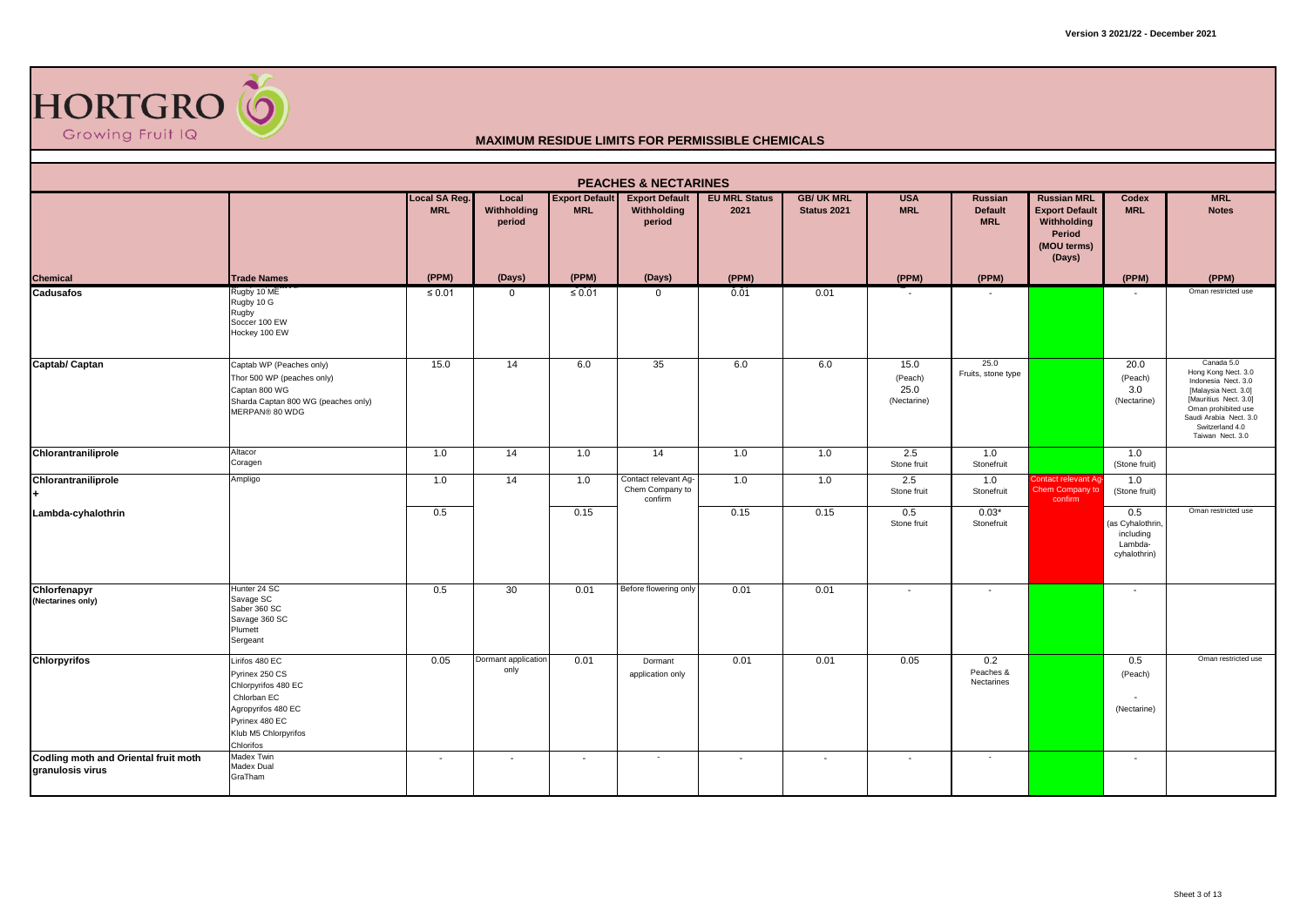

|                                                            |                                                                                                                                                                                                                                                                                                                                                                                                                                                                                             |                             |                                                      |                                     | <b>PEACHES &amp; NECTARINES</b>                      |                              |                                  |                              |                                         |                                                                                               |                                       |                                                                          |
|------------------------------------------------------------|---------------------------------------------------------------------------------------------------------------------------------------------------------------------------------------------------------------------------------------------------------------------------------------------------------------------------------------------------------------------------------------------------------------------------------------------------------------------------------------------|-----------------------------|------------------------------------------------------|-------------------------------------|------------------------------------------------------|------------------------------|----------------------------------|------------------------------|-----------------------------------------|-----------------------------------------------------------------------------------------------|---------------------------------------|--------------------------------------------------------------------------|
|                                                            |                                                                                                                                                                                                                                                                                                                                                                                                                                                                                             | Local SA Reg.<br><b>MRL</b> | Local<br>Withholding<br>period                       | <b>Export Default</b><br><b>MRL</b> | <b>Export Default</b><br>Withholding<br>period       | <b>EU MRL Status</b><br>2021 | <b>GB/ UK MRL</b><br>Status 2021 | <b>USA</b><br><b>MRL</b>     | Russian<br><b>Default</b><br><b>MRL</b> | <b>Russian MRL</b><br><b>Export Default</b><br>Withholding<br>Period<br>(MOU terms)<br>(Days) | Codex<br><b>MRL</b>                   | <b>MRL</b><br><b>Notes</b>                                               |
| Chemical<br>Copper (Cu) Oxychloride                        | <b>Trade Names</b>                                                                                                                                                                                                                                                                                                                                                                                                                                                                          | (PPM)                       | (Days)                                               | (PPM)                               | (Days)                                               | (PPM)                        |                                  | (PPM)                        | (PPM)                                   |                                                                                               | (PPM)                                 | (PPM)                                                                    |
| and other Cu salts<br>including<br><b>Cupric hydroxide</b> | CungFu<br>Kocide 2000<br>Fungi Flow<br>Copper Oxychloride 850 WP<br><b>Cuprofix Disperss</b><br>Nordox 86 WG<br>Coprox WP (peaches only)<br>Coprox Super (peaches only)<br>Copper-Flow-Plus (peaches only)<br>Demildex<br>Copro Flow S (peaches only)<br>Copper Count-N<br>Liquicop<br>Farmag Cu Super<br>Farmag Copper Oxychloride (Peaches only)<br>Copflo Super (peaches only)<br>Copstar 120 SC<br>Royal Blue<br>Copmaxx (peaches only)<br>Cupra Super (peaches only)<br>Copper Kill SC | 20.0                        | 14                                                   | 5.0                                 | Not later than bud<br>swell                          | 5.0                          | 5.0                              | Exp.<br>$\overline{f}$       | 5.0<br>Stonefruit                       |                                                                                               | $\sim$                                | Hong Kong -<br>Indonesia -<br>Malaysia Exp.<br>Thailand -<br>Taiwan Exp. |
| Cyantraniliprole                                           | Exirel 100 SE                                                                                                                                                                                                                                                                                                                                                                                                                                                                               | 1.0                         | $\overline{7}$                                       | 1.0                                 | $\overline{7}$                                       | 1.5                          | 1.5                              | 1.5                          | $\overline{\phantom{a}}$                |                                                                                               | 1.5<br>Peaches<br>$\sim$<br>Nectarine | Hong Kong -                                                              |
| Cyhexatin                                                  | Acarstin Flo                                                                                                                                                                                                                                                                                                                                                                                                                                                                                | 2.0                         | $\overline{7}$                                       | 0.01                                | Before flowering only                                | 0.01                         | 0.01                             | $\overline{\phantom{a}}$     | $\sim$                                  |                                                                                               | $\sim$                                | Iran Banned<br>Oman prohibited use Taiwan<br>Prohibited use              |
| Cypermethrin                                               | Cyperin<br>Avi-Sipermetrin EC<br>Kemprin 200 EC (peaches only)<br>Knox-Worm (peaches only)<br>Cypermethrin 200 EC<br>Polythrin 200 EC<br>Farmag Cypermethrin (Peaches only)                                                                                                                                                                                                                                                                                                                 | 0.2                         | 14                                                   | 0.2                                 | -14                                                  | 2.0                          | 2.0                              | $\sim$<br>1.0<br>Stone fruit | 2.0<br>Stonefruit                       |                                                                                               | 2.0<br>(Stone fruit)                  | Oman restricted use                                                      |
| Cyprodinil                                                 | Chorus<br>Journey 500 WG                                                                                                                                                                                                                                                                                                                                                                                                                                                                    | 0.5                         | Contact relevant<br>Ag-Chem<br>Company to<br>confirm | 0.5                                 | Contact relevant<br>Ag-Chem<br>Company to<br>confirm | 2.0                          | 2.0                              | 2.0<br>Stone fruit           | 2.0<br>Stone fruit                      |                                                                                               | 2.0<br>(Stone fruit)                  |                                                                          |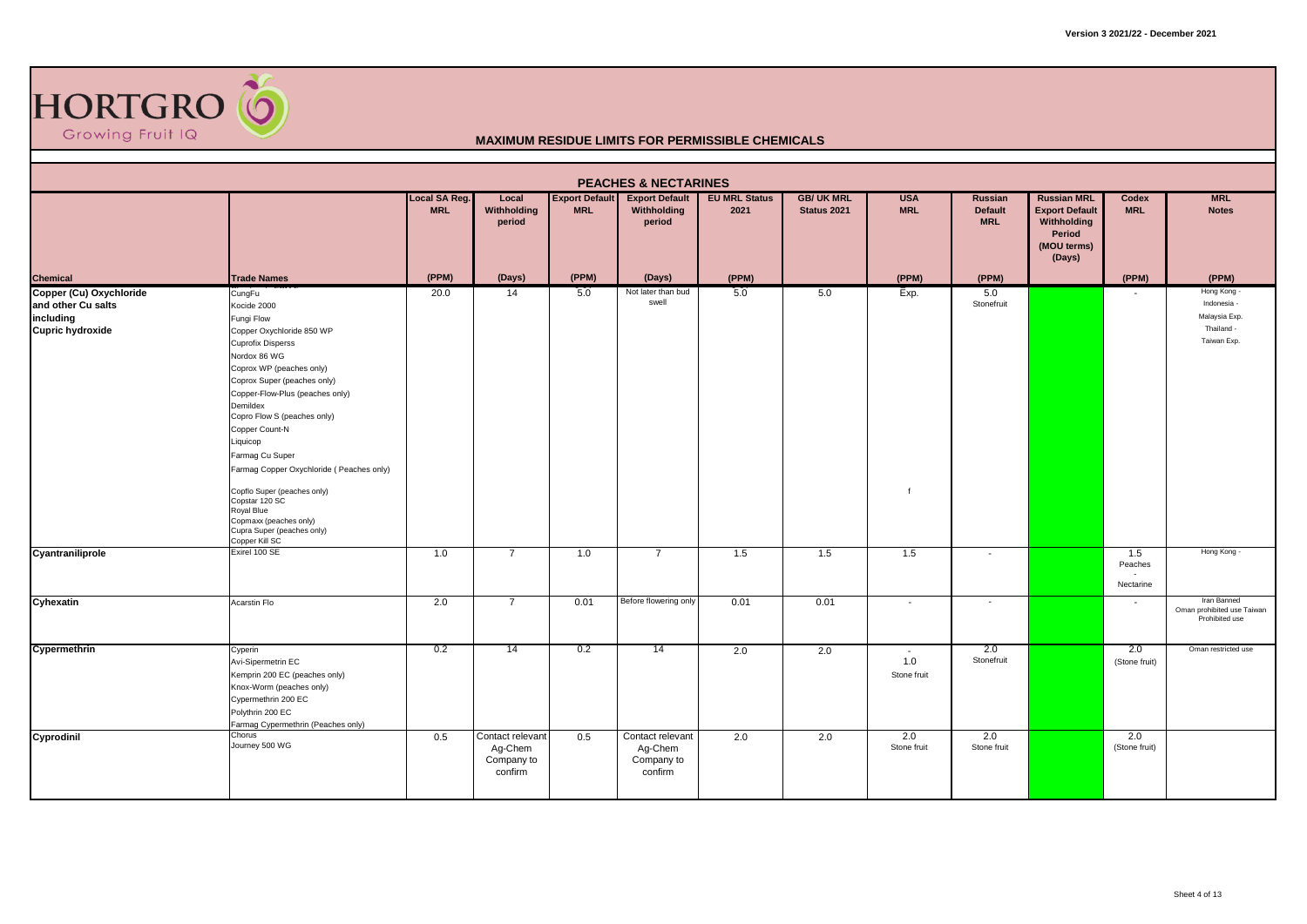

|                                  |                                                                                   |                             |                                             |                                     | <b>PEACHES &amp; NECTARINES</b>                |                                                                        |                                  |                                 |                                         |                                                                                               |                          |                                                                                                                                                                                       |
|----------------------------------|-----------------------------------------------------------------------------------|-----------------------------|---------------------------------------------|-------------------------------------|------------------------------------------------|------------------------------------------------------------------------|----------------------------------|---------------------------------|-----------------------------------------|-----------------------------------------------------------------------------------------------|--------------------------|---------------------------------------------------------------------------------------------------------------------------------------------------------------------------------------|
|                                  |                                                                                   | Local SA Reg.<br><b>MRL</b> | Local<br>Withholding<br>period              | <b>Export Default</b><br><b>MRL</b> | <b>Export Default</b><br>Withholding<br>period | <b>EU MRL Status</b><br>2021                                           | <b>GB/ UK MRL</b><br>Status 2021 | <b>USA</b><br><b>MRL</b>        | Russian<br><b>Default</b><br><b>MRL</b> | <b>Russian MRL</b><br><b>Export Default</b><br>Withholding<br>Period<br>(MOU terms)<br>(Days) | Codex<br><b>MRL</b>      | <b>MRL</b><br><b>Notes</b>                                                                                                                                                            |
| <b>Chemical</b>                  | <b>Trade Names</b>                                                                | (PPM)                       | (Days)                                      | (PPM)                               | (Days)                                         | (PPM)                                                                  |                                  | (PPM)                           | (PPM)                                   |                                                                                               | (PPM)                    | (PPM)                                                                                                                                                                                 |
| <b>Deltamethrin</b>              | Decis Forte<br>Delta-Thrin 25 EC<br>Ag-Deltamethrin 25 EC<br>Servus 25 EC         | 0.1                         | 21                                          | 0.1                                 | 21                                             | 0.15                                                                   | 0.15                             | (0.05 - All food/feed<br>items) | 0.2<br>Stone type fruits                |                                                                                               | 0.05                     | Hong Kong 0.05<br>[India 0.05]<br>Indonesia 0.05<br>[Malaysia 0.05]<br>[Oman 0.05]<br>Saudi Arabia 0.05<br>Singapore 0.05<br>[Thailand 0.05]                                          |
| <b>Dichlorvos</b>                | Devipan 100 EC                                                                    | 0.1                         | $\overline{7}$                              | 0.01                                | 14                                             | 0.01                                                                   | 0.01                             | $\overline{\phantom{a}}$        | 0.05<br>Stonefruit                      |                                                                                               | $\sim$                   | Oman prohibited use                                                                                                                                                                   |
| Didecyldimethylammonium chloride | Sporekill                                                                         | 0.1                         | 82<br>Do not apply after<br>first fruit set | 0.1                                 | 82<br>Do not apply after<br>first fruit set    | 0.1                                                                    | 0.1                              | $\sim$                          | $\overline{\phantom{a}}$                |                                                                                               | $\overline{\phantom{a}}$ | Hong Kong -<br>India -<br>Indonesia -<br>Iran -<br>Malaysia (0.01)<br>Mauritius -<br>Saudi Arabia -<br>Singapore -<br>Thailand -<br>Taiwan -                                          |
| <b>Dithianon</b>                 | Detect 400 SC<br>Inspect 400 SC                                                   | 2.0                         | 21                                          | 0.5                                 | 42                                             | 0.5                                                                    | 0.5                              | $\sim$                          | 5.0                                     |                                                                                               | 2.0                      | Canada (0.1)<br>Hong Kong -                                                                                                                                                           |
| <b>Emamectin benzoate</b>        | Warlock 19.2 EC                                                                   | 0.03                        | $\overline{7}$                              | 0.03                                | 21                                             | 0.03<br>(Unpublished Sante<br>12558/2019,<br>proposed new MRL<br>0.15) | 0.03                             | $\sim$                          | $\overline{\phantom{a}}$                |                                                                                               | 0.03                     |                                                                                                                                                                                       |
| False codling moth granulovirus  | Cryptogran<br>Cryptex                                                             | $\overline{\phantom{a}}$    | $\overline{\phantom{0}}$                    | $\sim$                              | $\sim$                                         | $\overline{\phantom{a}}$                                               | $\sim$                           | $\sim$                          | $\sim$                                  |                                                                                               | $\sim$                   |                                                                                                                                                                                       |
| Fenamiphos                       | Nemacur 400 EC<br>Fenamiphos 400 EC<br>Bonfire 400 EC<br>Atador<br>Nemacur 250 CS | 0.05                        | 100                                         | 0.02                                | 100                                            | 0.02                                                                   | 0.02                             | $\overline{\phantom{a}}$        | $\overline{\phantom{a}}$                |                                                                                               | $\sim$                   | Hong Kong<br>India -<br>Indonesia -<br>Iran -<br>Malaysia (0.01)<br>Mauritius -<br>Oman restricted use<br>Saudi Arabia -<br>Singapore -<br>Switzerland -<br>Thailand -<br>Taiwan 0.01 |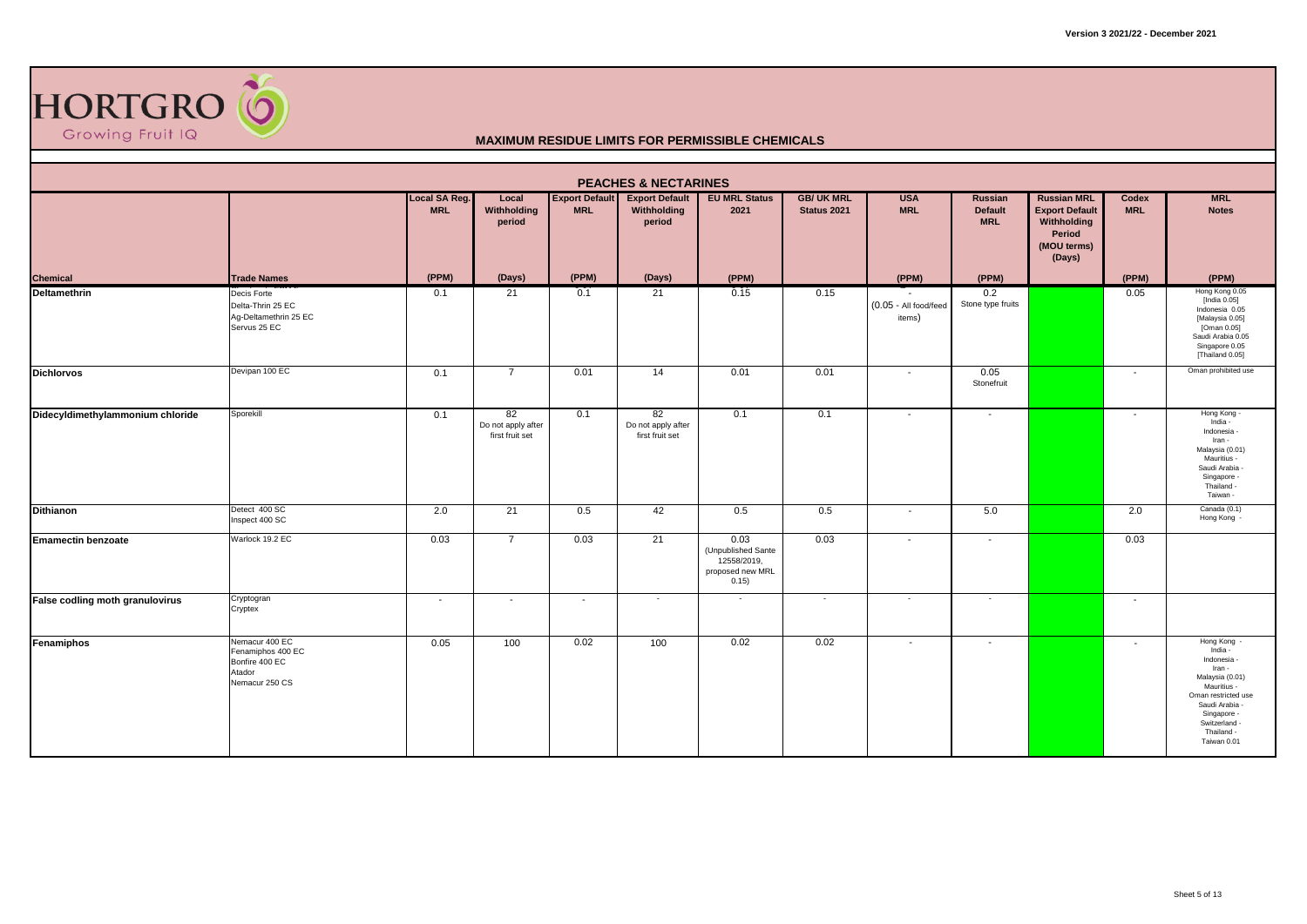

|                         |                                                                                              |                             |                                |                                     | <b>PEACHES &amp; NECTARINES</b>                            |                                                                                |                                         |                                    |                                                |                                                                                                      |                                                           |                                                                                                                                                                                                                                                                                                                                                                      |
|-------------------------|----------------------------------------------------------------------------------------------|-----------------------------|--------------------------------|-------------------------------------|------------------------------------------------------------|--------------------------------------------------------------------------------|-----------------------------------------|------------------------------------|------------------------------------------------|------------------------------------------------------------------------------------------------------|-----------------------------------------------------------|----------------------------------------------------------------------------------------------------------------------------------------------------------------------------------------------------------------------------------------------------------------------------------------------------------------------------------------------------------------------|
|                         |                                                                                              | Local SA Reg.<br><b>MRL</b> | Local<br>Withholding<br>period | <b>Export Default</b><br><b>MRL</b> | <b>Export Default</b><br>Withholding<br>period             | <b>EU MRL Status</b><br>2021                                                   | <b>GB/ UK MRL</b><br><b>Status 2021</b> | <b>USA</b><br><b>MRL</b>           | <b>Russian</b><br><b>Default</b><br><b>MRL</b> | <b>Russian MRL</b><br><b>Export Default</b><br><b>Withholding</b><br>Period<br>(MOU terms)<br>(Days) | Codex<br><b>MRL</b>                                       | <b>MRL</b><br><b>Notes</b>                                                                                                                                                                                                                                                                                                                                           |
| <b>Chemical</b>         | <b>Trade Names</b>                                                                           | (PPM)                       | (Days)                         | (PPM)                               | (Days)                                                     | (PPM)                                                                          |                                         | (PPM)                              | (PPM)                                          |                                                                                                      | (PPM)                                                     | (PPM)                                                                                                                                                                                                                                                                                                                                                                |
| Fenbuconazole           | Indar 50 EW                                                                                  | 0.5                         | $\mathbf{1}$                   | 0.5                                 | Max. 4 applications                                        | 0.6                                                                            | 0.6                                     | 1.0<br>Stone fruit                 | 0.5<br>(Peach)<br>(Nectarine)                  |                                                                                                      | 0.5<br>(Peach)<br>(Nectarine)                             | Canada 0.5<br>Hong Kong Peach 0.5 Nect. -<br>[India Peach 0.5 Nect. -]<br>Indonesia Peach 0.5 Nect. - ]<br>[Iran Peach 0.5 Nect. -]<br>[Malaysia Peach 0.5 Nect. -]<br>[Mauritius Peach 0.5 Nect. -]<br>[Oman Peach 0.5 Nect. -]<br>Saudi Arabia Peach 0.5 Nect. -<br>[Singapore Peach 0.5 Nect. -]<br>Switzerland 0.5<br>Taiwan 0.5<br>[Thailand Peach 0.5 Nect. -] |
| <b>Fenbutatin Oxide</b> | Fenbutatin 550 SC<br>Crystal 550 SC (Peaches only)<br>Roper 550 SC (Peaches only)<br>Mitador | 2.0                         | 21                             | 0.01                                | Not to be used after<br>blossom                            | 0.01                                                                           | 0.01                                    | 10.0<br>(Peach)<br>Nectarine -     | 7.0<br>(Peach)<br>(Nectarine)                  |                                                                                                      | 7.0<br>(Peach)<br>$\overline{\phantom{a}}$<br>(Nectarine) |                                                                                                                                                                                                                                                                                                                                                                      |
| Fenazaquin              | Vanity 200 SC<br>Superior 200 SC                                                             | 0.5                         | 42                             | 0.01                                | Contact relevant<br>Ag-chem<br>company to<br>confirm       | 0.5<br>EU MRL 0.01 from<br>27/01/2022 EU<br>Commission<br>Regulation 2021/1110 | 0.5                                     | 2.0<br>Stone fruit group 12-<br>12 | $\overline{\phantom{a}}$                       |                                                                                                      | $\sim$                                                    | Canada 0.1<br>Hong Kong -<br>India -<br>Indonesia -<br>Iran-<br>Oman -<br>Malaysia -<br>Mauritius -<br>Saudi Arabia<br>Singapore -<br>Thailand -                                                                                                                                                                                                                     |
| Fenpyroximate           | Lesson 50 EC                                                                                 | 0.3                         | 21                             | 0.3                                 | 21<br>Contact relevant<br>Ag-chem<br>company to<br>confirm | 0.3                                                                            | 0.3                                     | 2.0<br>Stone fruit                 |                                                |                                                                                                      | 0.4<br>Stone fruit                                        | Hong Kong -<br>Taiwan 0.01                                                                                                                                                                                                                                                                                                                                           |
| Fludioxonil             | Scholar<br>Teacher 230 SC<br>Target 200 WDG                                                  | 5.0                         | $\mathbf{1}$                   | 5.0                                 | $\overline{1}$                                             | 10.0                                                                           | 10.0                                    | 5.0<br>Stone fruit                 | 5.0<br>Stone type fruit                        | intact relevant A<br>hem company to<br>confirm                                                       | 5.0<br>(Stone fruit)                                      | Hong Kong Nectarine -                                                                                                                                                                                                                                                                                                                                                |
| Flupyradifurone         | Sivanto® Prime                                                                               | 0.05                        | 35                             | 0.01                                | 35                                                         | 0.01                                                                           | 0.01                                    | 1.5                                | $\sim$                                         |                                                                                                      | 1.5                                                       |                                                                                                                                                                                                                                                                                                                                                                      |
| Formetanate             | Dicarzol (nectarines only)                                                                   | 0.02                        | 100                            | 0.01                                | Before flowering only                                      | 0.01                                                                           | 0.01                                    | 0.4<br>(Revocation 31/12/16)       | $\sim$                                         |                                                                                                      | $\sim$                                                    |                                                                                                                                                                                                                                                                                                                                                                      |
| <b>Furfural</b>         | Crop Guard                                                                                   | $\sim$                      | $\mathbf 0$                    | $≤0.01$                             | $\mathbf 0$                                                | 1.0                                                                            | 1.0                                     | $\overline{\phantom{a}}$           | $\sim$                                         |                                                                                                      | $\sim$                                                    |                                                                                                                                                                                                                                                                                                                                                                      |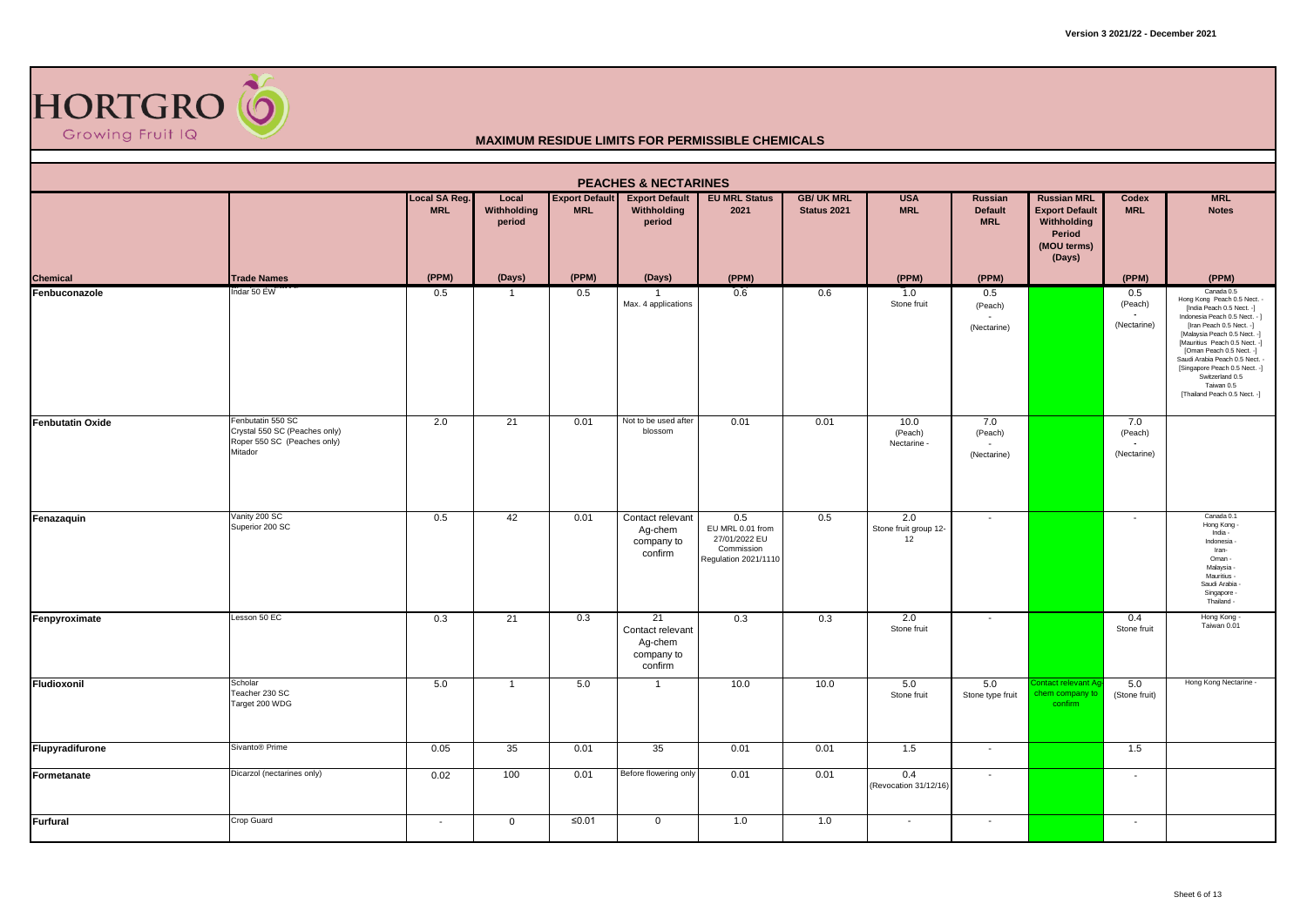

|                                                                                                  | <b>PEACHES &amp; NECTARINES</b>                                                                                                                                                                                                                                      |                             |                                                           |                                     |                                                                                                       |                                                                               |                                                                                                                            |                          |                                         |                                                                                               |                                                                 |                            |  |  |
|--------------------------------------------------------------------------------------------------|----------------------------------------------------------------------------------------------------------------------------------------------------------------------------------------------------------------------------------------------------------------------|-----------------------------|-----------------------------------------------------------|-------------------------------------|-------------------------------------------------------------------------------------------------------|-------------------------------------------------------------------------------|----------------------------------------------------------------------------------------------------------------------------|--------------------------|-----------------------------------------|-----------------------------------------------------------------------------------------------|-----------------------------------------------------------------|----------------------------|--|--|
|                                                                                                  |                                                                                                                                                                                                                                                                      | Local SA Reg.<br><b>MRL</b> | Local<br>Withholding<br>period                            | <b>Export Default</b><br><b>MRL</b> | <b>Export Default</b><br>Withholding<br>period                                                        | <b>EU MRL Status</b><br>2021                                                  | <b>GB/ UK MRL</b><br>Status 2021                                                                                           | <b>USA</b><br><b>MRL</b> | Russian<br><b>Default</b><br><b>MRL</b> | <b>Russian MRL</b><br><b>Export Default</b><br>Withholding<br>Period<br>(MOU terms)<br>(Days) | Codex<br><b>MRL</b>                                             | <b>MRL</b><br><b>Notes</b> |  |  |
| Chemical<br>Gamma-cyhalothrin                                                                    | <b>Trade Names</b>                                                                                                                                                                                                                                                   | (PPM)                       | (Days)                                                    | (PPM)                               | (Days)                                                                                                | (PPM)                                                                         |                                                                                                                            | (PPM)                    | (PPM)                                   |                                                                                               | (PPM)                                                           | (PPM)                      |  |  |
|                                                                                                  | Vantex 60 CS                                                                                                                                                                                                                                                         | 0.5                         | 14                                                        | 0.15                                | Contact relevant<br>Agchem<br>company to<br>confirm                                                   | 0.15<br>Lambda-cyhalothrin<br>(includes gamma-<br>cyhalothrin) (sum of<br>(F) | 0.15<br>Lambda-cyhalothrin<br>(includes gamma-<br>cyhalothrin) (sum of<br>R,S and S,R isomers) R,S and S,R isomers)<br>(F) | 0.5<br>Stone fruit       |                                         | Contact relevant Ag<br>Chem Company to<br>confirm                                             | 0.5<br>as Cyhalothrin                                           | Oman restricted use        |  |  |
| Indoxacarb<br>Note:<br>EU authorisation amendment/ possible<br>related MRL implications pending. | Steward<br>Steward 150 EC<br>Doxstar flo<br>Addition 150 SC<br>Advance 150 SC<br>Margin 300 WDG (Nectarines only)<br>Session 300 WDG (Nectarines only)<br>Indo 300 WDG (Nectarines only)<br>InCide 300 WG<br>Swat 150 SC                                             | 0.2                         | 28                                                        | 0.2                                 | 28<br>(Max. 2 applications)                                                                           | 1.0                                                                           | 1.0                                                                                                                        | 0.9<br>Stone fruit       | $\sim$                                  |                                                                                               | 1.0<br>(Stone fruit)                                            | Canada (0.1)               |  |  |
| Iprodione                                                                                        | Rovral Flo (Nectarines and canning peaches<br>only)<br>Iprone 500 SC<br>Iprodione 255<br>Iproflo<br>Rovral Aquaflo (Nectarines only)<br>Pickle 500 SC<br>Taurus 500 SC<br>(Nectarines & fresh peaches only)<br>Iprodione 500 SC<br>(Nectarines & fresh peaches only) | 5.0                         | $\mathbf{3}$                                              | 0.01                                | Do not use (if<br>exporting to EU)<br><b>Contact relevant Ag</b><br><b>Chem Company to</b><br>confirm | 0.01                                                                          | 0.01                                                                                                                       | 20.0                     | 10.0                                    |                                                                                               | 10.0<br>(Peach)<br>(Nectarine)                                  |                            |  |  |
|                                                                                                  | Prodione                                                                                                                                                                                                                                                             | 12.0                        | 5<br>Peaches<br>(Both canning and<br>fresh)<br>3<br>Nect. |                                     |                                                                                                       |                                                                               |                                                                                                                            |                          |                                         |                                                                                               |                                                                 |                            |  |  |
| Lambda-cyhalothrin                                                                               | Karate EC<br>Karate Zeon<br>Cylam<br>Judo 50 EC<br>Lambda 50 EC<br>Lamdex 5 EC<br>Lambda EC<br>Karate Zeon 10 CS<br>Karis 5 CS<br>Lamdex 5 CS                                                                                                                        | 0.5                         | 14                                                        | 0.15                                | Contact relevant Ag-<br>Chem Company to<br>confirm                                                    | 0.15                                                                          | 0.15                                                                                                                       | 0.5<br>Stone fruit       | $0.03*$<br>Stone fruit                  | Not after flowering                                                                           | 0.5<br>(as Cyhalothrin,<br>including<br>Lambda-<br>cyhalothrin) | Oman restricted use        |  |  |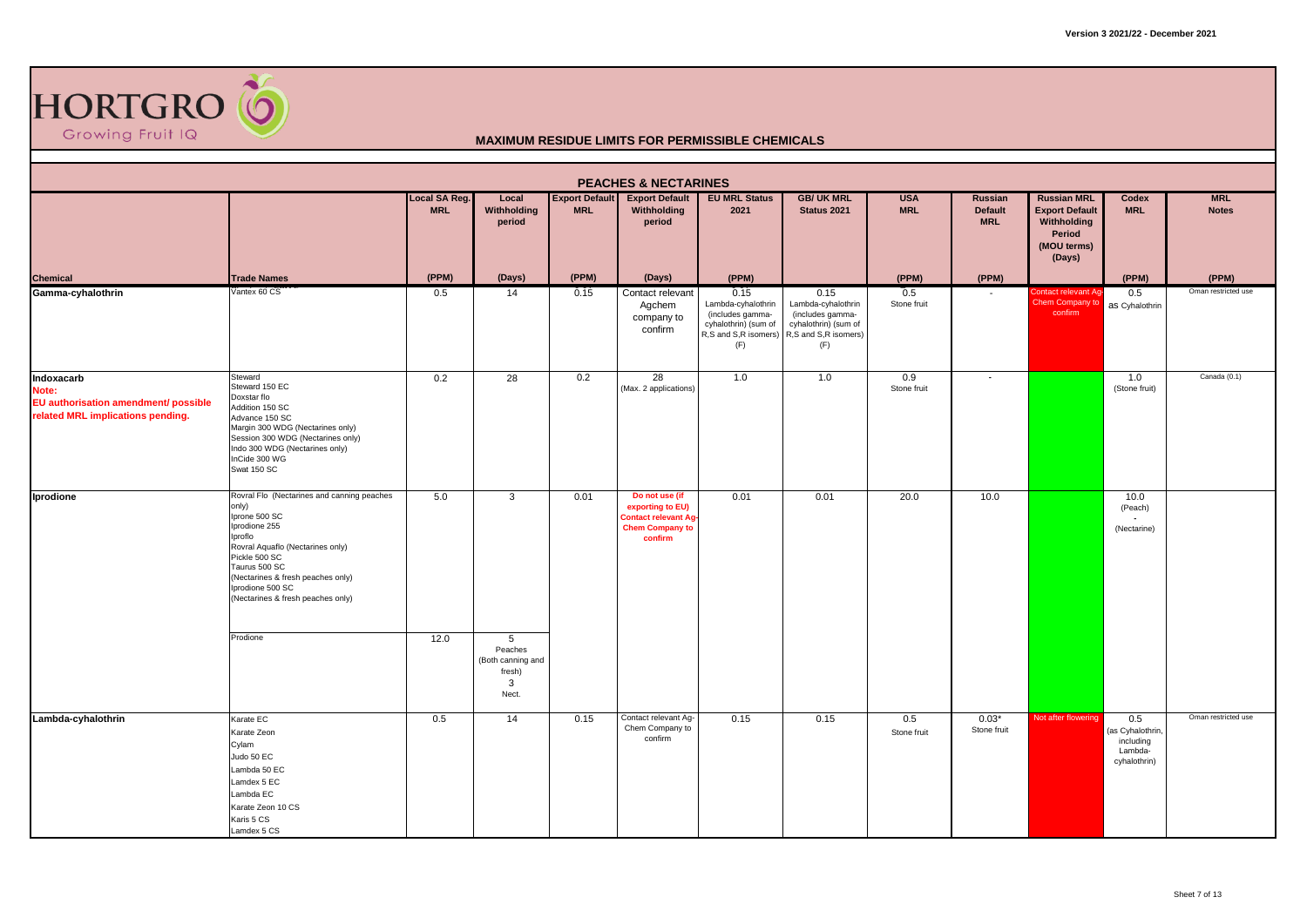

|                                                                                                       |                                                                                                                                                                                                                                             |                             |                                        |                                     | <b>PEACHES &amp; NECTARINES</b>                                                                                                                                                                                                                                   |                                        |                                  |                                       |                                                |                                                                                               |                                       |                                                                                                       |
|-------------------------------------------------------------------------------------------------------|---------------------------------------------------------------------------------------------------------------------------------------------------------------------------------------------------------------------------------------------|-----------------------------|----------------------------------------|-------------------------------------|-------------------------------------------------------------------------------------------------------------------------------------------------------------------------------------------------------------------------------------------------------------------|----------------------------------------|----------------------------------|---------------------------------------|------------------------------------------------|-----------------------------------------------------------------------------------------------|---------------------------------------|-------------------------------------------------------------------------------------------------------|
|                                                                                                       |                                                                                                                                                                                                                                             | Local SA Reg.<br><b>MRL</b> | Local<br>Withholding<br>period         | <b>Export Default</b><br><b>MRL</b> | <b>Export Default</b><br>Withholding<br>period                                                                                                                                                                                                                    | <b>EU MRL Status</b><br>2021           | <b>GB/ UK MRL</b><br>Status 2021 | <b>USA</b><br><b>MRL</b>              | <b>Russian</b><br><b>Default</b><br><b>MRL</b> | <b>Russian MRL</b><br><b>Export Default</b><br>Withholding<br>Period<br>(MOU terms)<br>(Days) | Codex<br><b>MRL</b>                   | <b>MRL</b><br><b>Notes</b>                                                                            |
| <b>Chemical</b>                                                                                       | <b>Trade Names</b>                                                                                                                                                                                                                          | (PPM)                       | (Days)                                 | (PPM)                               | (Days)                                                                                                                                                                                                                                                            | (PPM)                                  |                                  | (PPM)                                 | (PPM)                                          |                                                                                               | (PPM)                                 | (PPM)                                                                                                 |
| <b>Mancozeb</b><br>Note:<br>EU authorisation amendment/ possible<br>related MRL implications pending. | Dithane 750 WG Neotec<br>Newzeb 800 WP<br>Unizeb 800 WP<br>Mancozeb 800 WP (peaches only)<br>Tridex<br>Penncozeb<br>Vondozeb<br>Pennfluid 420 SC<br>Ventum 800 WP<br>Villa Unizeb 800 WP<br>Tsumeb<br>Farmag Mancozeb 800 WP (Peaches only) | 3.0                         | 28                                     | 2.0                                 | Peach - 63<br>Nectarines - 42                                                                                                                                                                                                                                     | 2.0                                    | 2.0                              |                                       | 7.0<br>Stone type fruits<br>(Dithiocarb.)      |                                                                                               | 7.0<br>(Stone fruit)<br>(Dithiocarb.) | Canada (0.1)<br>Oman prohibited use                                                                   |
| <b>Maneb</b>                                                                                          | Dithane M-45 800 WP NT<br>Dithane M-45 800 WP<br>Tozeb WP<br>Mancozeb 800 WP (L9169) (peaches only)<br>Cozeb 800 WP<br>Zenith 750 WG<br>Mangle SC (peaches only)                                                                            | 3.0                         | 14<br>14                               | 2.0                                 | Peach - 63                                                                                                                                                                                                                                                        | 2.0                                    | 2.0                              | $\overline{\phantom{a}}$              | $\sim$                                         |                                                                                               | 7.0                                   | Canada (0.1)                                                                                          |
|                                                                                                       | Vandal (peaches only)                                                                                                                                                                                                                       |                             |                                        |                                     | Nectarines - 42                                                                                                                                                                                                                                                   |                                        |                                  |                                       | 7.0<br>Stone type fruits<br>(Dithiocarb.)      |                                                                                               | (Stone fruit)<br>(Dithiocarb.)        | Oman prohibited use                                                                                   |
| Mefenoxam (Metalaxyl)                                                                                 | Ridomil Gold 280 SL                                                                                                                                                                                                                         | 1.0                         | 30<br>Use on non-bearing<br>trees only | 0.01                                | Use on non-<br>bearing trees only                                                                                                                                                                                                                                 | 0.01<br>(Stone fruit, as<br>Metalaxyl) | 0.01                             | 1.0<br>(Stone fruit, as<br>Metalaxyl) | $\sim$                                         | Contact relevant Aq<br>Chem Company to<br>confirm                                             | $\overline{\phantom{a}}$              |                                                                                                       |
| <b>Mercaptothion/Malathion</b>                                                                        | Datathion<br>Mercaptothion 500 EC<br>Avi-Merkaptotoks WP<br>Avi Guard<br>Fyfanon 440 EW<br>Harrier 500 EC<br>Insecto 500 EC                                                                                                                 | 4.0                         | 10                                     | 0.02                                | 28<br>Bait application<br>ONLY<br>A maximum<br>concentration of<br>500ml/ 100l of a<br><b>500EC</b><br>mercaptothion<br>formulation may be<br>used in protein<br>hydrolysate spray<br>mixture with a<br>maximum spray<br>volume of 50 litres<br>water per hectare | 0.02                                   | 0.02                             | 8.0                                   | 0.5<br>Stonefruit                              |                                                                                               | $\overline{\phantom{a}}$              | Indonesia -<br>Malaysia (0.01)<br>Mauritius Nect. -<br>Singapore Nect. -<br>Taiwan 0.01<br>Thailand - |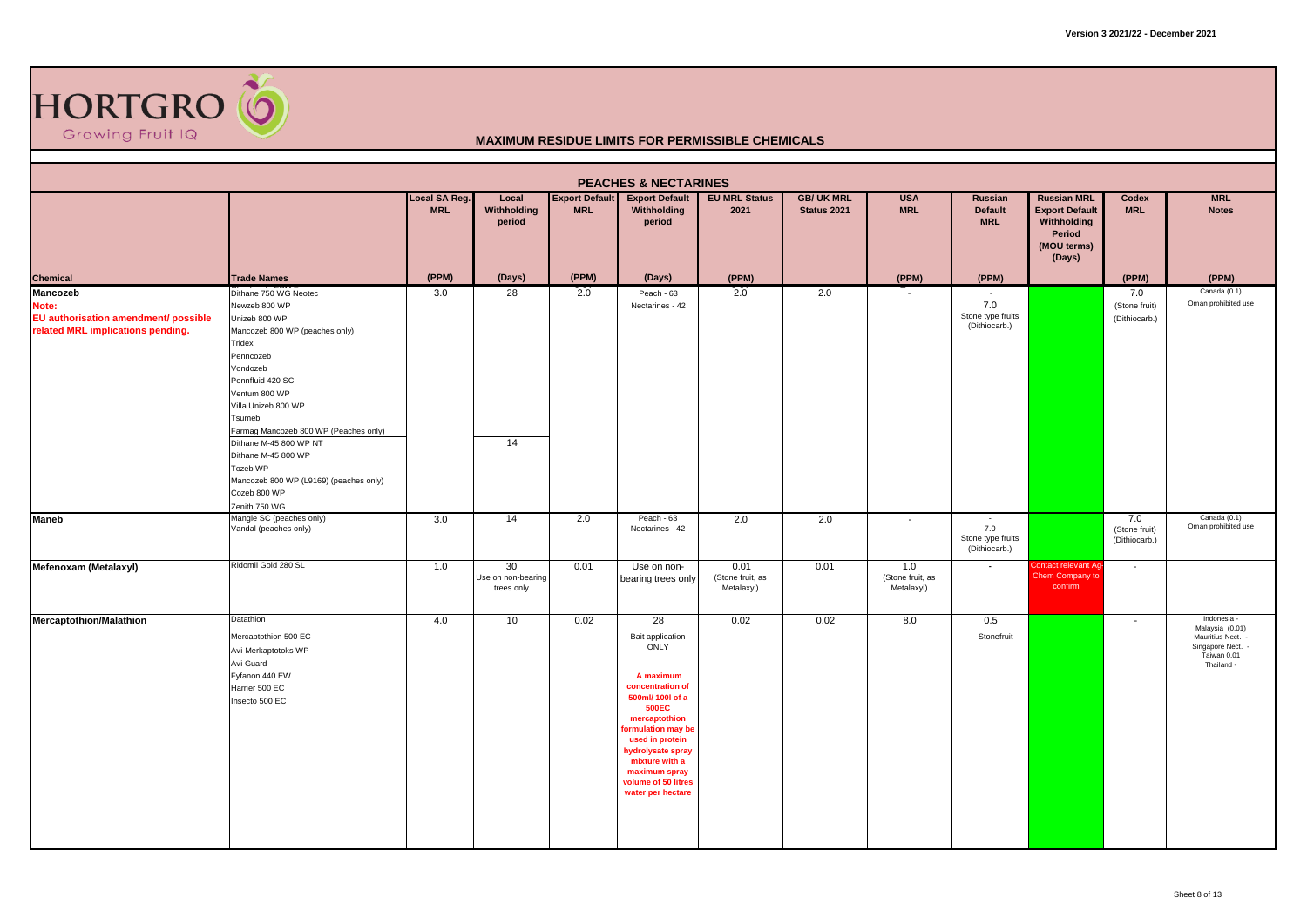

|                                 |                                                                                                                                                                                                                                                                                                     |                             |                                          |                                     | <b>PEACHES &amp; NECTARINES</b>                               |                                                                       |                                  |                          |                                         |                                                                                               |                               |                                                                                                                                        |
|---------------------------------|-----------------------------------------------------------------------------------------------------------------------------------------------------------------------------------------------------------------------------------------------------------------------------------------------------|-----------------------------|------------------------------------------|-------------------------------------|---------------------------------------------------------------|-----------------------------------------------------------------------|----------------------------------|--------------------------|-----------------------------------------|-----------------------------------------------------------------------------------------------|-------------------------------|----------------------------------------------------------------------------------------------------------------------------------------|
|                                 |                                                                                                                                                                                                                                                                                                     | Local SA Reg.<br><b>MRL</b> | Local<br>Withholding<br>period           | <b>Export Default</b><br><b>MRL</b> | <b>Export Default</b><br>Withholding<br>period                | <b>EU MRL Status</b><br>2021                                          | <b>GB/ UK MRL</b><br>Status 2021 | <b>USA</b><br><b>MRL</b> | Russian<br><b>Default</b><br><b>MRL</b> | <b>Russian MRL</b><br><b>Export Default</b><br>Withholding<br>Period<br>(MOU terms)<br>(Days) | Codex<br><b>MRL</b>           | <b>MRL</b><br><b>Notes</b>                                                                                                             |
| <b>Chemical</b>                 | <b>Trade Names</b>                                                                                                                                                                                                                                                                                  | (PPM)                       | (Days)                                   | (PPM)                               | (Days)                                                        | (PPM)                                                                 |                                  | (PPM)                    | (PPM)                                   |                                                                                               | (PPM)                         | (PPM)                                                                                                                                  |
| Metarhizium anisopliae ICIPE 69 | Real Metarhizium                                                                                                                                                                                                                                                                                    |                             | $\mathbf{0}$                             |                                     | $\mathbf 0$                                                   | $\overline{\phantom{a}}$                                              | $\overline{\phantom{a}}$         | Exp.                     | $\overline{\phantom{a}}$                |                                                                                               | $\sim$                        |                                                                                                                                        |
| <b>Methamidophos</b>            | Metamidofos SL<br>Metfos<br>Methamidophos 585 SL<br><b>Bitrad Methamidophos</b><br>Tamron 585 SL<br>Metamidofos (Peaches only)                                                                                                                                                                      | 1.0                         | 28                                       | 0.01                                | Before 30% blossom<br>and the release of<br>bees              | 0.01                                                                  | 0.01                             | $\overline{\phantom{a}}$ | $\overline{\phantom{a}}$                |                                                                                               | $\sim$                        | Iran Banned<br>Oman prohibited use                                                                                                     |
| Methidathion                    | Methidathion 420 EC<br>Suprathion 420 EC<br>Arythion 420 EC                                                                                                                                                                                                                                         | 0.2                         | EC-Dormant<br>application only           | 0.02                                | EC - Dormant<br>application only WP -<br>Up to 90% petal fall | 0.02                                                                  | 0.02                             | $\overline{\phantom{a}}$ | 0.2<br>Stone type fruits                |                                                                                               | 0.2<br>(Nectarine)<br>(Peach) | [India peach - ]<br>Iran Banned<br>[Malaysia peach -]<br>Oman prohibited use<br>Saudi Arabia peach -<br>Taiwan -<br>[Thailand peach -] |
| Methomyl                        | Kuik 900 SP<br>Methomate 200 SL<br>Methomyl 200 SL<br>Methomyl 90 SP<br>Masta 900 SP (Peaches only)<br>Methomex 90 SP<br>Masta 200 SL<br>Methomyl 900 SP<br><b>KUIK 900 SP</b><br>Farmag Methomyl 90 SP (Peaches only)<br>Methomex 200 SL<br>Spitfire 900 SP<br>Kuik 900 SP<br>Lunge (Peaches only) | 0.2                         | 16                                       | 0.01                                | 28                                                            | 0.01                                                                  | 0.01                             | 5.0                      | 0.2<br>Stone type fruits                |                                                                                               | 0.2                           | Oman restricted use                                                                                                                    |
| Methoxyfenozide                 | Marksman 240 SC                                                                                                                                                                                                                                                                                     | 2.0                         | $\overline{7}$                           | 2.0                                 | $\overline{7}$                                                | 2.0<br>(Unpublished Sante<br>10552/2021,<br>proposed new MRL<br>0.01) | 2.0                              | 3.0                      | $\overline{\phantom{0}}$                |                                                                                               | 2.0<br>Stone fruit            |                                                                                                                                        |
| <b>Mineral oil</b>              |                                                                                                                                                                                                                                                                                                     |                             | Dormant application<br>only              | $\leq 0.01$                         | Dormant application<br>only                                   |                                                                       | $\overline{\phantom{a}}$         | $\overline{\phantom{a}}$ | $\sim$                                  |                                                                                               | $\overline{\phantom{a}}$      |                                                                                                                                        |
| Oxamyl                          | Vydate SL                                                                                                                                                                                                                                                                                           | 0.01                        | $\overline{28}$<br>Early fruit set stage | ≤0.01                               | Early fruit set<br>stage                                      | 0.01                                                                  | 0.01                             | $\overline{\phantom{a}}$ | $\sim$                                  |                                                                                               | $\sim$                        | Oman restricted use                                                                                                                    |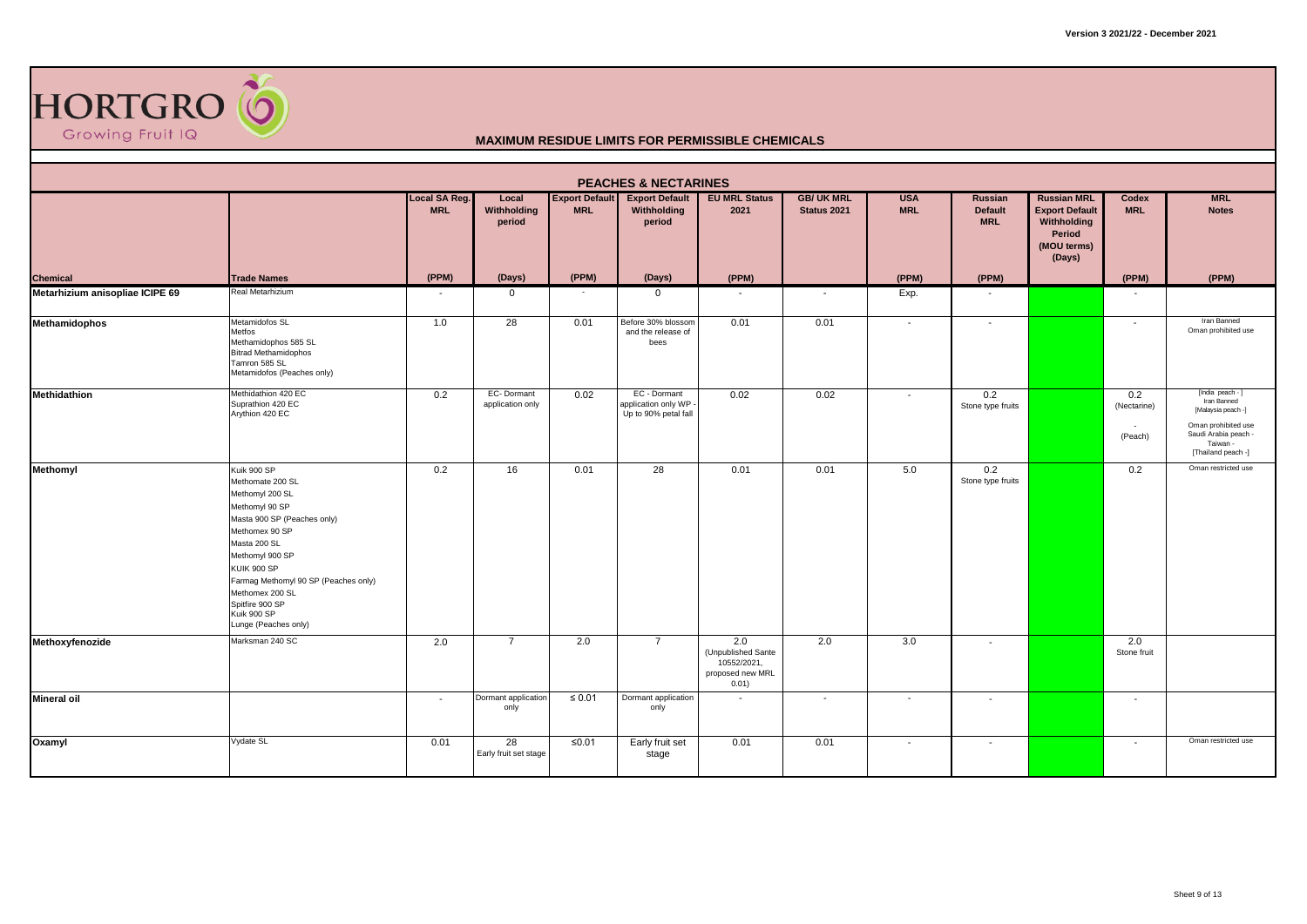

|                           | <b>PEACHES &amp; NECTARINES</b><br><b>MRL</b><br>Local SA Reg.<br>Local<br><b>Export Default</b><br><b>EU MRL Status</b><br><b>GB/ UK MRL</b><br><b>USA</b><br><b>Russian MRL</b><br>Codex<br><b>Export Default</b><br>Russian |                          |                                |             |                                       |       |                                                          |                          |                              |                                                                         |                               |                                                                                                                                                               |  |  |
|---------------------------|--------------------------------------------------------------------------------------------------------------------------------------------------------------------------------------------------------------------------------|--------------------------|--------------------------------|-------------|---------------------------------------|-------|----------------------------------------------------------|--------------------------|------------------------------|-------------------------------------------------------------------------|-------------------------------|---------------------------------------------------------------------------------------------------------------------------------------------------------------|--|--|
|                           |                                                                                                                                                                                                                                | <b>MRL</b>               | Withholding<br>period          | <b>MRL</b>  | Withholding<br>period                 | 2021  | <b>Status 2021</b>                                       | <b>MRL</b>               | <b>Default</b><br><b>MRL</b> | <b>Export Default</b><br>Withholding<br>Period<br>(MOU terms)<br>(Days) | <b>MRL</b>                    | <b>Notes</b>                                                                                                                                                  |  |  |
| Chemical<br>Paclobutrazol | <b>Trade Names</b>                                                                                                                                                                                                             | (PPM)                    | (Days)                         | (PPM)       | (Days)                                | (PPM) |                                                          | (PPM)                    | (PPM)                        |                                                                         | (PPM)                         | (PPM)                                                                                                                                                         |  |  |
|                           | Avocet<br>Cultar                                                                                                                                                                                                               | 0.05                     | Post harvest,<br>pre leaf drop | 0.05        | Post harvest,<br>pre leaf drop        | 0.15  | Paclobutrazol<br>(sum of<br>constituent<br>isomers) 0.15 |                          |                              |                                                                         |                               | Hong Kong<br>India -<br>Indonesia -<br>Iran -<br>Malaysia (0.01)<br>Mauritius -<br>Saudi Arabia -<br>Singapore Nect -<br>Thailand -<br>Taiwan 0.01            |  |  |
| Pirimicarb                | Aphox<br>Apex 500 WDG (Peaches only)<br>Piritek<br>Unipex 500 WDG                                                                                                                                                              | 3.0                      | 21                             | 1.5         | $\overline{21}$                       | 1.5   | 1.5                                                      | $\sim$                   | 5.0<br>Stone type fruits     |                                                                         | 3.0<br>(Stone fruit)          | Mauritius 0.5<br>Singapore 0.5<br>Switzerland 1.3                                                                                                             |  |  |
| Prochloraz                | Octave<br>Chronos 450 SC                                                                                                                                                                                                       | $\overline{\phantom{a}}$ | <b>FST</b>                     | $\leq 0.01$ | Do not apply after<br>blossom         | 0.03  | 0.03                                                     | $\overline{\phantom{a}}$ | $\sim$                       |                                                                         | $\overline{\phantom{a}}$      | Indonesia -                                                                                                                                                   |  |  |
| Propargite                | Omite 30 WSB* (Yellow cling peaches only)*                                                                                                                                                                                     | 2.0                      | 21                             | 0.01        | Do not apply after<br>100% petal drop | 0.01  | 0.01                                                     | Peach -<br>Nectarine 4.0 | 4.0<br>Stone type fruits     |                                                                         | 4.0<br>(Stone fruit)          | Oman prohibited use                                                                                                                                           |  |  |
| Propiconazole             | Tilt<br>Propizole 250 EC<br>Propiconazole 250 EC<br>Bumper 250 EC<br>Principle 250 EC<br>Admiral 250 EC (Peaches only)<br>Propicon 250 EC                                                                                      | 0.2                      | 10                             | 0.01        | Blossom application<br>only           | 0.01  | 5.0                                                      | 4.0                      | $\overline{\phantom{a}}$     |                                                                         | 5.0<br>(Peach)<br>(Nectarine) | Iran Banned<br>India Nect -<br>Indonesia Nect. -<br>Malaysia Nect. (0.01)<br>Mauritius Nect. -<br>Singapore Nect. -<br>Thailand Nect. -                       |  |  |
| <b>Prothiofos</b>         | Tokuthion <sup>®</sup> 960 EC                                                                                                                                                                                                  | 0.05                     | <b>FST</b>                     | $\leq 0.01$ | Dormant application<br>only           | 0.01  | $\sim$                                                   | $\sim$                   | $\sim$                       |                                                                         | $\sim$                        |                                                                                                                                                               |  |  |
| Pyrimethanil              | Source 400 SC<br>Support 400 SC<br>Botrynil<br>Protector 400 SC                                                                                                                                                                | 5.0                      | 3<br>$\overline{1}$            | 5.0         | 3<br>$\overline{1}$                   | 10.0  | 10.0                                                     | 10.0<br>Stone fruit      | $\overline{\phantom{a}}$     |                                                                         | 4.0                           | Hong Kong 4.0<br>[India 4.0]<br>[Indonesia 4.0]<br>[Iran $4.0$ ]<br>[Malaysia 4.0]<br>[Mauritius 4.0]<br>[Oman $4.0$ ]<br>Saudi Arabia 4.0<br>[Singapore 4.0] |  |  |
|                           |                                                                                                                                                                                                                                |                          |                                |             |                                       |       |                                                          |                          |                              |                                                                         |                               | [Thailand 4.0]<br>Taiwan 4.0                                                                                                                                  |  |  |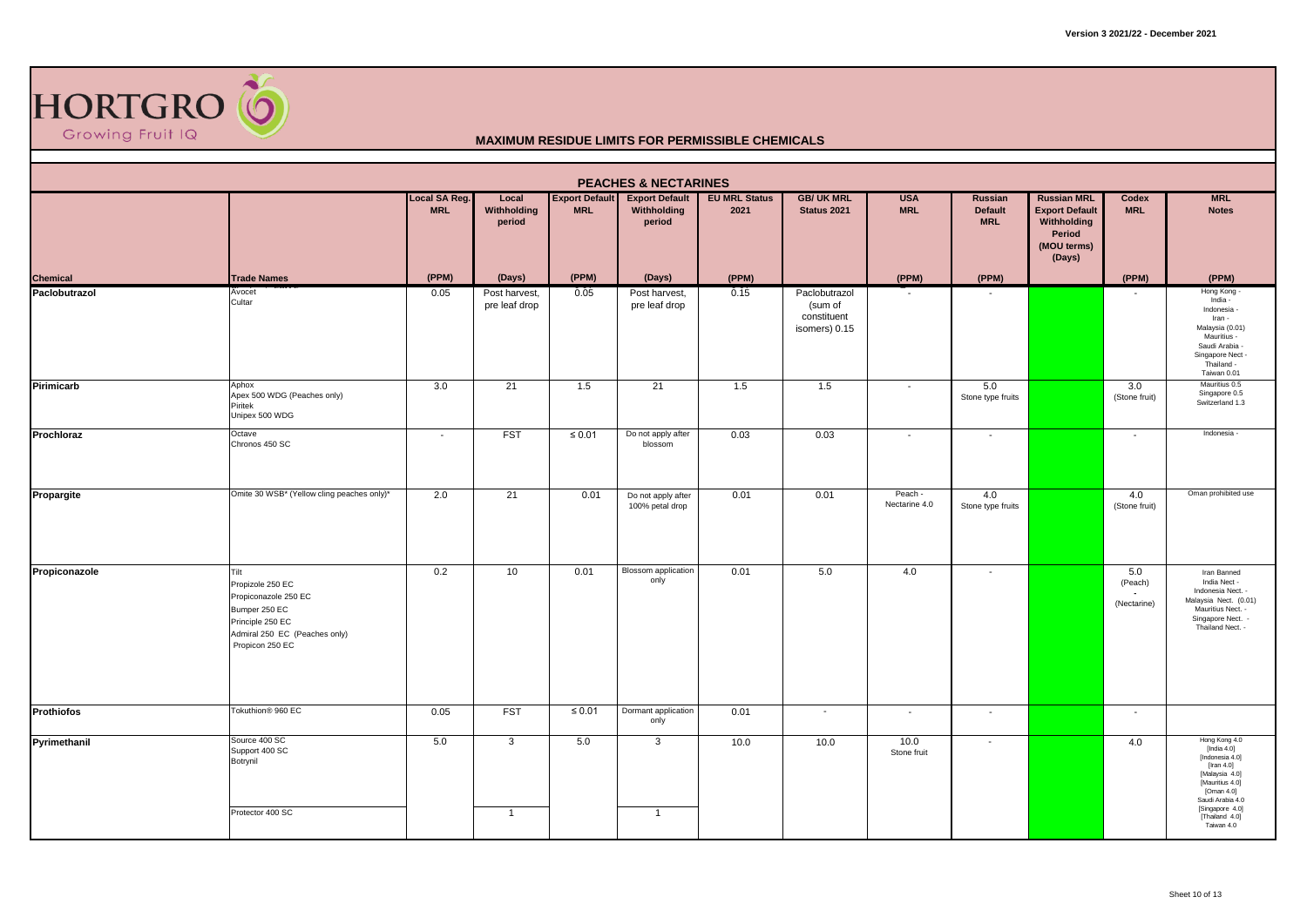

|                    |                                                           |                                        |                                                                  |                                          | <b>PEACHES &amp; NECTARINES</b>                                                                                           |                              |                                  |                          |                                                |                                                                                               |                      |                                                                                                                                                                                                                              |
|--------------------|-----------------------------------------------------------|----------------------------------------|------------------------------------------------------------------|------------------------------------------|---------------------------------------------------------------------------------------------------------------------------|------------------------------|----------------------------------|--------------------------|------------------------------------------------|-----------------------------------------------------------------------------------------------|----------------------|------------------------------------------------------------------------------------------------------------------------------------------------------------------------------------------------------------------------------|
|                    |                                                           | Local SA Reg.<br><b>MRL</b>            | Local<br>Withholding<br>period                                   | <b>Export Default</b><br><b>MRL</b>      | <b>Export Default</b><br>Withholding<br>period                                                                            | <b>EU MRL Status</b><br>2021 | <b>GB/ UK MRL</b><br>Status 2021 | <b>USA</b><br><b>MRL</b> | <b>Russian</b><br><b>Default</b><br><b>MRL</b> | <b>Russian MRL</b><br><b>Export Default</b><br>Withholding<br>Period<br>(MOU terms)<br>(Days) | Codex<br><b>MRL</b>  | <b>MRL</b><br><b>Notes</b>                                                                                                                                                                                                   |
| <b>Chemical</b>    | <b>Trade Names</b>                                        | (PPM)                                  | (Days)                                                           | (PPM)                                    | (Days)                                                                                                                    | (PPM)                        |                                  | (PPM)                    | (PPM)                                          |                                                                                               | (PPM)                | (PPM)                                                                                                                                                                                                                        |
| Pyrimethanil       | Tutor 500 SC                                              | 5.0                                    | $\overline{1}$                                                   | 5.0                                      | $\overline{1}$                                                                                                            | 10.0                         | 10.0                             | 10.0<br>Stone fruit      |                                                |                                                                                               | 4.0                  | Hong Kong 4.0<br>[India $4.0$ ]<br>[Indonesia 4.0]<br>[Iran $4.0$ ]<br>[Malaysia 4.0]<br>[Mauritius 4.0]<br>[Oman 4.0]<br>Saudi Arabia 4.0<br>[Singapore 4.0]<br>[Thailand 4.0]<br>Taiwan 4.0                                |
| <b>Fludioxonil</b> |                                                           |                                        |                                                                  |                                          |                                                                                                                           |                              |                                  | 5.0<br>Stone fruit       | 5.0<br>Stone type fruits                       |                                                                                               | 5.0<br>(Stone fruit) | Hong Kong Nectarine -                                                                                                                                                                                                        |
| Pymetrozine        | Trivia 500 WDG<br>Chess                                   | 0.05                                   | 28                                                               | 0.02                                     | 28<br>Contact relevant Ag-<br>Chem Company to<br>confirm                                                                  | 0.02                         | 0.03                             | $\sim$                   | $\overline{\phantom{a}}$                       |                                                                                               | $\sim$               | Hong Kong -<br>India -<br>Indonesia -<br>Malaysia (0.01)<br>Mauritius -<br>Saudi Arabia -<br>Singapore -<br>Thialand -<br>Taiwan 0.01                                                                                        |
| Soyabean oil       | MProve Oil                                                | $\overline{a}$                         | Dormant<br>application only                                      | $\sim$                                   | Dormant<br>application only                                                                                               | 0.01                         | $\overline{\phantom{a}}$         | Exp.                     | $\overline{\phantom{a}}$                       |                                                                                               | $\sim$               |                                                                                                                                                                                                                              |
| Spinetoram         | Delegate 250 WG                                           | 0.1                                    | $\overline{7}$                                                   | 0.1                                      | $\overline{7}$                                                                                                            | 0.3                          | 0.3                              | 0.3<br>Stone fruit       | $\overline{\phantom{a}}$                       |                                                                                               | 0.3                  | Hong Kong -                                                                                                                                                                                                                  |
| Spinosad           | Tracer 480 SC<br>Entrust Naturalyte 800 WP<br>GF - 120 NF | 0.5<br>(Nectarines)<br>0.05<br>(Peach) | $\overline{7}$<br>(Nectarines)<br>21<br>(Peaches)<br>$\mathbf 0$ | 0.5<br>(Nectarines)<br>0.05<br>(Peaches) | $\overline{7}$<br>(Nectarines)<br>21<br>(Peaches)<br>Max. 4 applications<br>$\mathbf{0}$<br>Multiple bait<br>applications | 0.6                          | 0.6                              | 0.2<br>Stone fruit       | 0.2<br>Stone type fruits                       | 21                                                                                            | 0.2<br>(Stone fruit) | Canada Nect. (0.1)<br>[Indonesia Nect.0.2]<br>[Iran Nect. 0.2]<br>[Malaysia Nect.0.2]<br>[Mauritius Nect.0.2]<br>[Oman Nect. 0.2]<br>Saudi Arabia Nect. 0.2<br>[Singapore Nect.0.2]<br>[Thailand Nect.0.2]<br>Taiwan Nect. - |
|                    | Cura Fly Fruit Fly Bait                                   |                                        | $\overline{1}$                                                   |                                          | $\overline{1}$                                                                                                            |                              |                                  |                          |                                                |                                                                                               |                      |                                                                                                                                                                                                                              |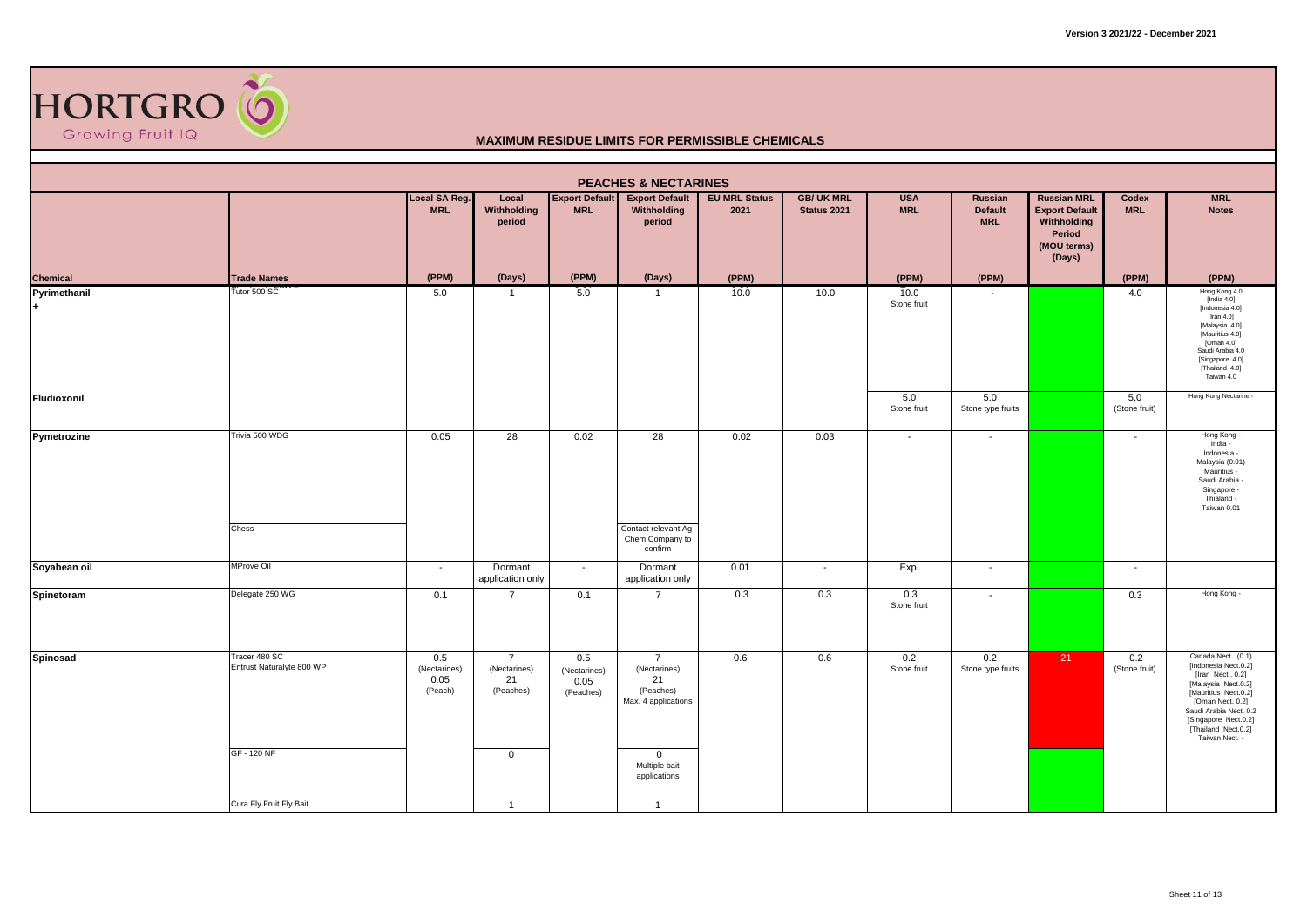

|                              |                                                                                                                                                                                                                                                                                                           |                                        |                                |                                          | <b>PEACHES &amp; NECTARINES</b>                |                              |                                  |                                 |                                                |                                                                                               |                                                               |                                                                                                                                                                                                                              |
|------------------------------|-----------------------------------------------------------------------------------------------------------------------------------------------------------------------------------------------------------------------------------------------------------------------------------------------------------|----------------------------------------|--------------------------------|------------------------------------------|------------------------------------------------|------------------------------|----------------------------------|---------------------------------|------------------------------------------------|-----------------------------------------------------------------------------------------------|---------------------------------------------------------------|------------------------------------------------------------------------------------------------------------------------------------------------------------------------------------------------------------------------------|
|                              |                                                                                                                                                                                                                                                                                                           | Local SA Reg.<br><b>MRL</b>            | Local<br>Withholding<br>period | <b>Export Default</b><br><b>MRL</b>      | <b>Export Default</b><br>Withholding<br>period | <b>EU MRL Status</b><br>2021 | <b>GB/ UK MRL</b><br>Status 2021 | <b>USA</b><br><b>MRL</b>        | <b>Russian</b><br><b>Default</b><br><b>MRL</b> | <b>Russian MRL</b><br><b>Export Default</b><br>Withholding<br>Period<br>(MOU terms)<br>(Days) | Codex<br><b>MRL</b>                                           | <b>MRL</b><br><b>Notes</b>                                                                                                                                                                                                   |
| Chemical                     | <b>Trade Names</b>                                                                                                                                                                                                                                                                                        | (PPM)                                  | (Days)                         | (PPM)                                    | (Days)                                         | (PPM)                        |                                  | (PPM)                           | (PPM)                                          |                                                                                               | (PPM)                                                         | (PPM)                                                                                                                                                                                                                        |
| <b>Spinosad</b><br>$\ddot{}$ | <b>STATIC Spinosad ME</b>                                                                                                                                                                                                                                                                                 | 0.5<br>(Nectarines)<br>0.05<br>(Peach) | -1                             | 0.5<br>(Nectarines)<br>0.05<br>(Peaches) | $\overline{1}$                                 | 0.6                          | 0.6                              | 0.2<br>Stone fruit              | 0.2<br>Stone type fruits                       |                                                                                               | 0.2<br>Stone fruit                                            | Canada Nect. (0.1)<br>[Indonesia Nect.0.2]<br>[Iran Nect. 0.2]<br>[Malaysia Nect.0.2]<br>[Mauritius Nect.0.2]<br>[Oman Nect. 0.2]<br>Saudi Arabia Nect. 0.2<br>[Singapore Nect.0.2]<br>[Thailand Nect.0.2]<br>Taiwan Nect. - |
| <b>Methyl eugenol</b>        |                                                                                                                                                                                                                                                                                                           | $\sim$                                 |                                | $\sim$                                   |                                                | No MRL required              | $\sim$                           | Exp.                            | $\sim$                                         |                                                                                               | $\sim$                                                        |                                                                                                                                                                                                                              |
| Spirotetramat                | Movento                                                                                                                                                                                                                                                                                                   | 3.0                                    | 14                             | 3.0                                      | 14                                             | 3.0                          | 3.0                              | 4.5<br>Stone fruit              | 3.0<br>Stone type fruit                        |                                                                                               | 3.0<br>Stone fruit                                            |                                                                                                                                                                                                                              |
| <b>Sulfoxaflor</b>           | Closer 240 SC                                                                                                                                                                                                                                                                                             | 0.04                                   | 14                             | 0.04                                     | 14                                             | 0.5                          | 0.5                              | $\overline{3.0}$<br>Stone fruit | $\sim$                                         |                                                                                               | 0.4<br>(Peaches -<br>Including<br>Nectarines and<br>Apricots) | Hong Kong -<br>Taiwan Nect -                                                                                                                                                                                                 |
| <b>Sulphur</b>               | Kumulus 800 WG<br>Thiovit Jet<br>Flowable Sulphur<br><b>Dusting Sulphur</b><br>Cosavet<br>Striker<br>Striker SC<br>Ciplapol S 320 (peaches only)<br>Sulfostar (peaches only)<br>Microthiol Special<br><b>SulfoPlus</b><br>Sulfomaxx<br><b>Tosul WG</b><br>Sulphur 800 WDG<br>Sunflo 800 SC (peaches only) | 50.0                                   | $\mathbf 0$                    | 50.0                                     | $\overline{0}$                                 | No MRL required              | No MRL Required                  | Exp.                            | RNR (Exp.)                                     |                                                                                               | $\sim$                                                        | Hong Kong Exp.<br>Indonesia -<br>Iran -<br>Malaysia Exp.<br>Mauritius -<br>Singapore -<br>Thailand -<br>Taiwan Exp.                                                                                                          |
| Tau-fluvalinate              | Klartan 240 EW                                                                                                                                                                                                                                                                                            | 0.02                                   | 60                             | 0.02                                     | 60                                             | 0.3                          | 0.3                              | $\overline{\phantom{a}}$        | 0.01<br>Stonefruit                             |                                                                                               | $\overline{\phantom{a}}$                                      | Hong Kong -<br>India -<br>Indonesia -<br>Iran -<br>Malaysia (0.01)<br>Mauritius -<br>Singapore -<br>Saudi Arabia -<br>Thailand -<br>Taiwan -                                                                                 |